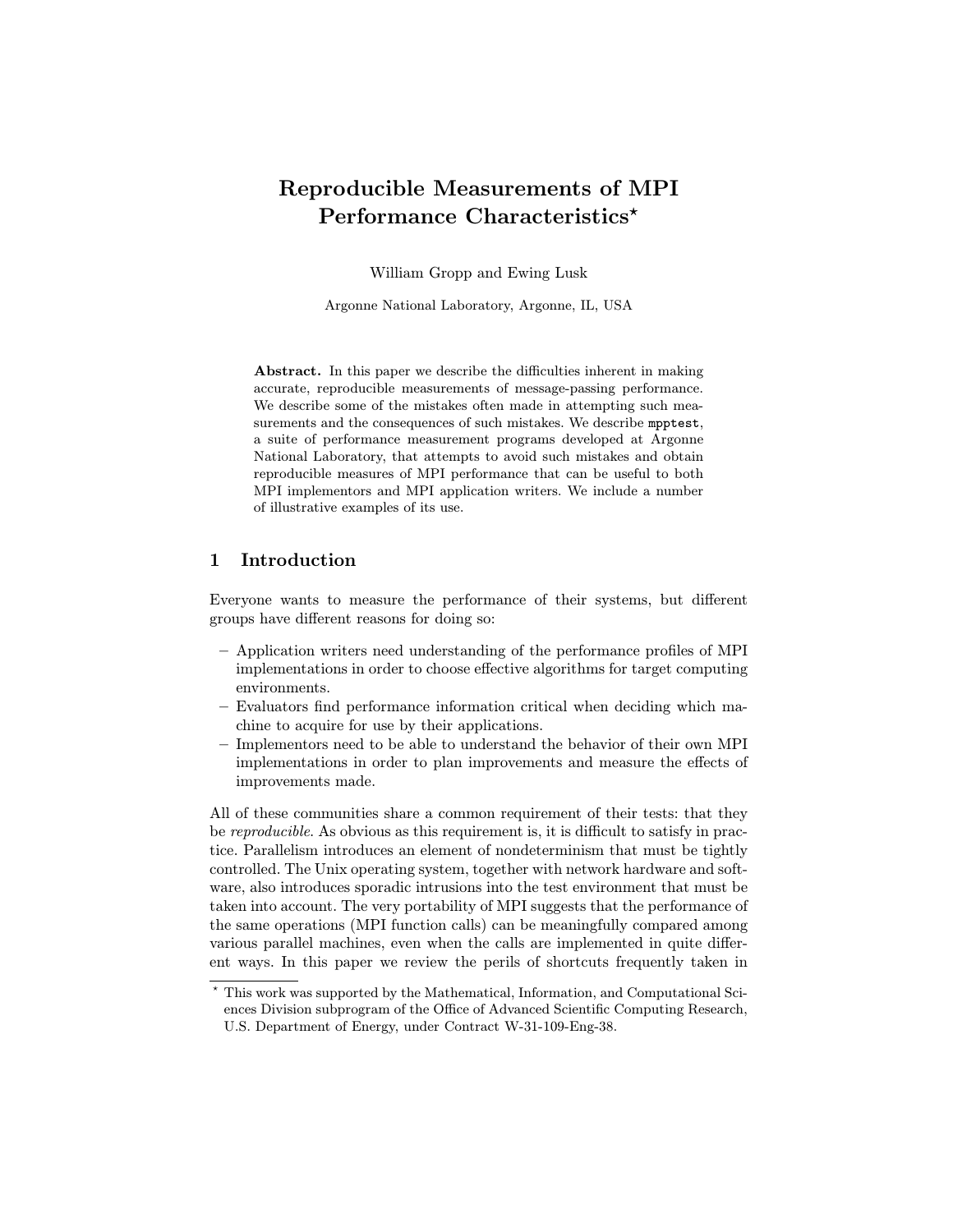attempting to acquire reproducible results, and the approach we take to avoid such perils.

Over the years, the MPICH group has developed a suite of programs that characterize the performance of a message-passing environment. An example is the program mpptest that can be used to quickly characterize the performance of an MPI implementation in a variety of ways. For example, it was used to quickly measure the performance of a variety of pre-MPI message-passing implementations and to identify message sizes where sharp performance transitions occurred; see [4], Figures 1 and 3. An example of the use of mpptest in tuning an MPI implementation is shown in [3]. These programs are portable to any MPI implementation.

A number of parallel performance tests already exist. Many of these strive to be benchmarks that produce a "figure of merit" for the system. Our interest is in the details of the behavior, rather than a few numbers representing the system. Perhaps the closest project to our work is SKaMPI [7]. The SKaMPI system provides graphical output detailing the behavior of a wide variety of MPI functions and includes an adaptive message-length refinement algorithm similar to that in mpptest. The testing method in SkaMPI is somewhat different from ours and uses different rules when accepting experiments.

A number of well-known benchmarks are accessible through BenchWeb [1]. The ParkBench Organization provides a variety of codes, including "compact application benchmarks". A review of some of the issues in developing a benchmark may be found in [2]. Previous PVMMPI meetings have included papers on performance measurement; see, for example, [5, 6].

We hope that the unusual approach taken in **mpptest** makes it a useful addition to the collection of performance measurement procedures for MPI programs. The paper first reviews (Section 2) some of the difficulties of performance performance measurements and characterizations. Section 3 briefly describes the testing methods and variations, relating the choices to the issues raised in Section 2. Section 4 presents a few examples that illustrate the capabilities of our performance characterization tests.

# 2 Perils of Performance Measurement

Simple tests can be misleading. As communication software becomes more sophisticated (for example, dynamically allocating resources to busy communication channels), simple tests become less indicative of the performance of a full application. The following list describes some of the pitfalls in measuring communication performance, in the form of "mistakes often made."

- 1. Forget to establish initial communication link. Some systems dynamically create connections. The first communication between two processes can take far longer than subsequent communications.
- 2. Ignore contention with unrelated applications or jobs. A background file system backup may consume much of the available communication bandwidth.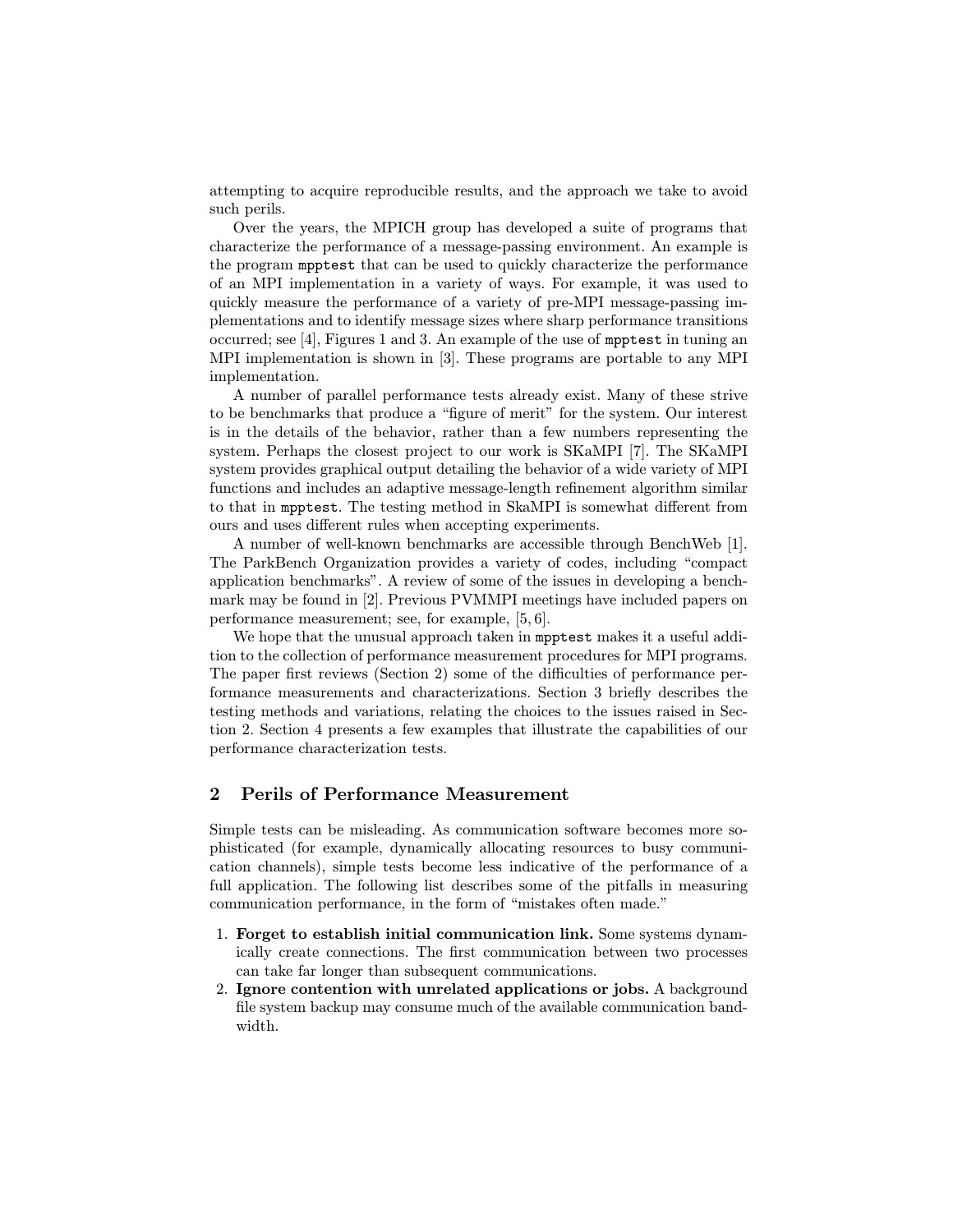- 3. Ignore nonblocking calls. High-performance kernels often involve nonblocking operations both for the possibility of communication overlap but, more important, for the advantage in allowing the system to schedule communications when many processes are communicating. Nonblocking calls are also important for correct operation of many applications.
- 4. Ignore overlap of computation and communication. High-performance kernels often strive to do this for the advantages both in data transfer and in latency hiding.
- 5. Confuse total bandwidth with point-to-point bandwidth. Dedicated, switched networks have very different performance than shared network fabrics.
- 6. Make an apples-to-oranges comparison. Message-passing accomplishes two effects: the transfer of data and a handshake (synchronization) to indicate that the data are available. Some comparisons of message passing with remote-memory or shared-memory operations ignore the synchronization step.
- 7. Compare CPU time to elapsed time. CPU time may not include any time that was spent waiting for data to arrive. Knowing the CPU load caused by a message-passing system is useful information, but only the elapsed time may be used to measure the time it takes to deliver a message.
- 8. Ignore correctness. Systems that fail for long messages may have an unfair advantage for short messages.
- 9. Time events that are small relative to the resolution of the clock. Many timers are not cycle counters; timing a single event may lead to wildly inaccurate times if the resolution of the clock is close to the time the operation takes. A related error is to try to correct the clock overhead by subtracting an estimate of the time to call the clock that is computed by taking the average of the time it takes to call the clock; this will reduce the apparent time and artificially inflate performance.
- 10. Ignore cache effects. Does the data end up in the cache of the receiver? What if data doesn't start in the cache of the sender? Does the transfer of data perturb (e.g., invalidate) the cache?
- 11. Use a communication pattern different from the application. Ensuring that a receive is issued before the matching send can make a significant difference in the performance. Multiple messages between different processes can also affect performance. Measuring ping-pong messages when the application sends head-to-head (as many scientific applications do) can also be misleading.
- 12. Measure with just two processors. Some systems may poll on the number of possible sources of messages; this can lead to a significant degradation in performance for real configurations.
- 13. Measure with a single communication pattern. No system with a large number of processors provides a perfect interconnect. The pattern you want may incur contention. One major system suffers slowdowns when simple butterfly patterns are used.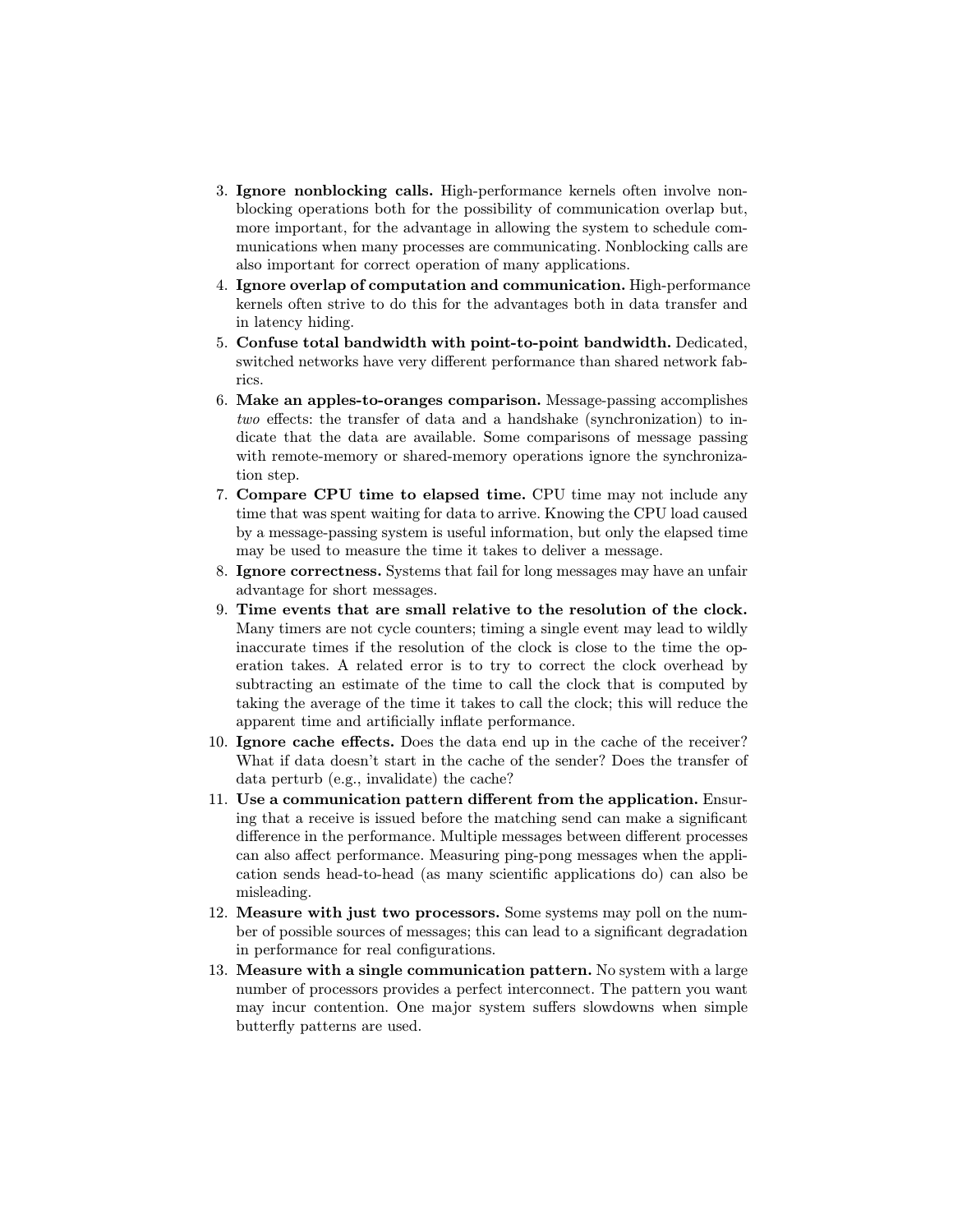The programs described in this paper attempt to avoid these problems; for each case, we indicate below how we avoid the related problem.

### 3 Test Methodology

In this section we discuss some of the details of the testing. These are related to the issues in measuring performance described in Section 2. Our basic assumption is that in any short measurement, the observed time will be perturbed by some positive time  $\Delta t$  and that the distribution of these perturbations is random with an unknown distribution. (There is one possible negative perturbation caused by the finite resolution of the clock; this is addressed by taking times much longer than the clock resolution.)

### 3.1 Measuring Time

The fundamental rule of testing is that the test should be repeatable; that is, running the test several times should give, within experimental error, the same result. It is well known that running the same program can produce very different results each time it is run.

The only time that is reproducible is the minimum time of a number of tests. This is the choice that we make in our testing. By making a number of tests, we eliminate any misleading results do to initialization of links (issue 1).

Using the minimum is not a perfect choice; in particular, users will see some sort of average time rather than a minimum time. For this reason, we provide an option to record the maximum time observed, as well as the average of the observations. While these values are not reproducible, they are valuable indicators of the variation in the measurements.

The next question concerns what the minimums should be taken over. We use a loop with enough iterations to make the cost of any timer calls inconsequential by comparison. This eliminates errors related to the clock resolution (issue 9). In addition, the length of time that the loop runs can be set; this allows the user to determine the tradeoff between the runtime (cost) of the test and its accuracy.

### 3.2 Message Lengths

The performance of data movement, whether for message-passing or simple memory copies, is not a simple function of length. Instead, the performance is likely to consist of a number of sudden steps as various thresholds are crossed. Sampling at regular or prespecified data lengths can give misleading results. The mpptest program can automatically choose message lengths. The rule that mpptest uses is to attempt to eliminate artifacts in a graph of the output. It does this by computing three times:  $f(n_0)$ ,  $f(n_1)$ , and  $f((n_0 + n_1)/2)$ , where  $f(n)$  is the time to send n bytes. Then mpptest estimates the error in interpolating between  $n_0$  and  $n_1$  with a straight line by computing the difference between  $(f(n_0) + f(n_1))/2$ and  $f((n_0 + n_1)/2)$ . If this value is larger than a specified threshold (in relative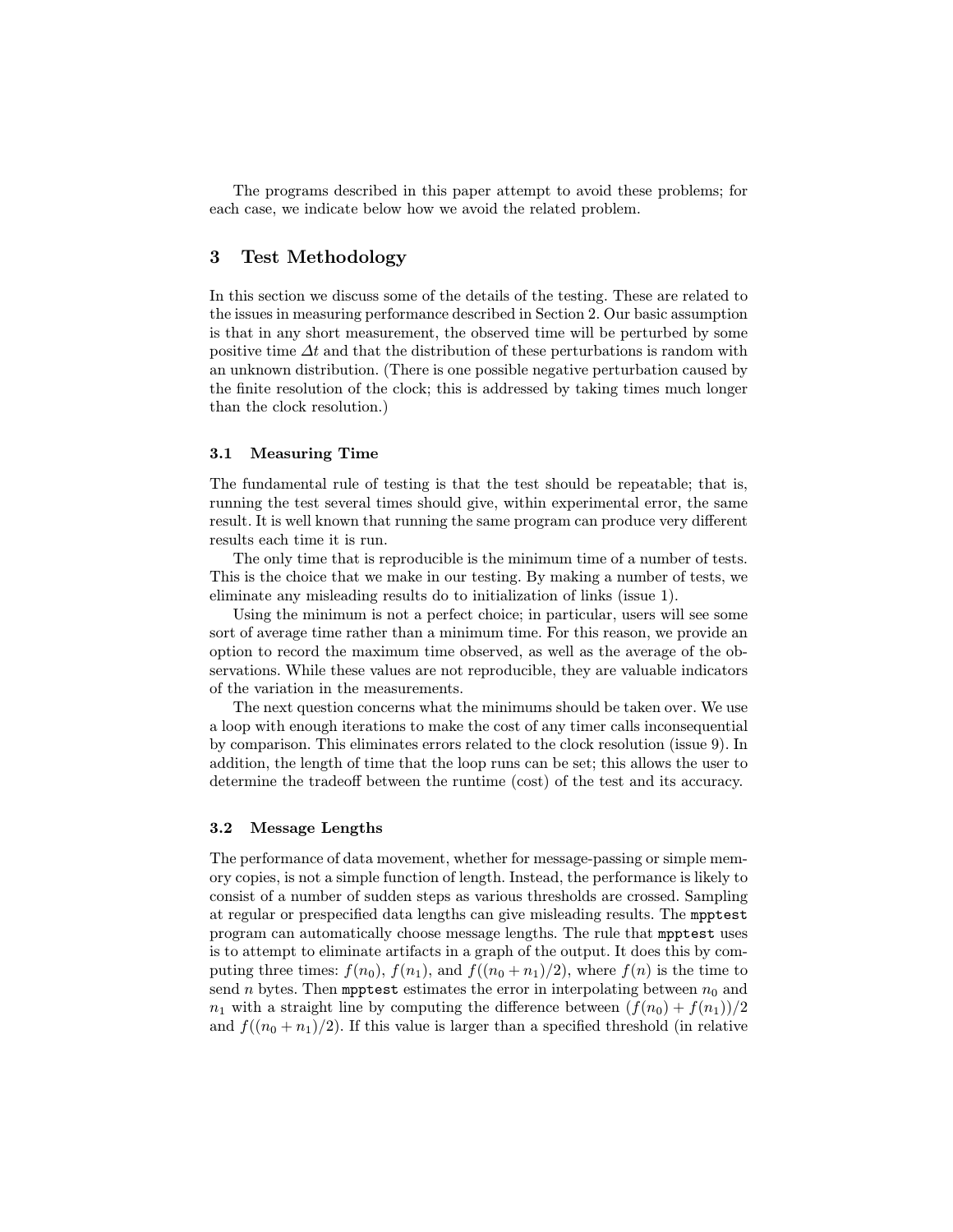terms), the interval  $[n_0, n_1]$  is subdivided into two intervals, and the step is repeated. This can continue until a minimum separation between message lengths is reached.

#### 3.3 Scheduling of Tests

The events that cause perturbations in the timing of a program can last many milliseconds or more. Thus, a simple approach that looks for the minimum of averages within a short span of time can be confused by a single, long-running event. As a result, it is important to spread the tests for each message length over the full time of the characterization run. A sketch of the appropriate measurement loop is shown below:

```
for (number of repetitions) {
   for (message lengths) {
        Measure time for this length
        if this is the fastest time yet, accept it
   }
}
```
Note that this approach has the drawback that it doesn't produce a steady stream of results; only at the very end of the test are final results available. However, it comes much closer to what careful researchers already do—run the test several times and take the best results. This helps address contention with other applications or jobs (issue 2), though does not solve this problem.

Tests with anomalously high times, relative to surrounding tests, are automatically rerun to determine if those times reflect a property of the communication system or are the result of a momentary load on the system. This also aids in producing reproducible results.

Note also that it is important to run a number of cycles of this loop before refining the message intervals. Otherwise, noise in the measurements can generate unneeded refinements.

### 3.4 Test Operations

Rather than test only a single operation, such as the usual "ping pong" or roundtrip pattern, our tests provide for a wide variety of tests, selected at run time through command line arguments. The following list summarizes the available options and relates them to the issues in Section 2.

- Number of processors. Any number of processors can be used. By default, only two will communicate (this tests for scalability in the message-passing implementation itself; see issue 12). With the -bisect option, half of the processors send to the other half, allowing measurement of the bisection bandwidth of the system (issue 5).
- Cache effects. The communication tests may be run using successive bytes in a large buffer. By selecting the buffer size to be larger than the cache size, all communication takes place in memory that is not in cache (issue 10).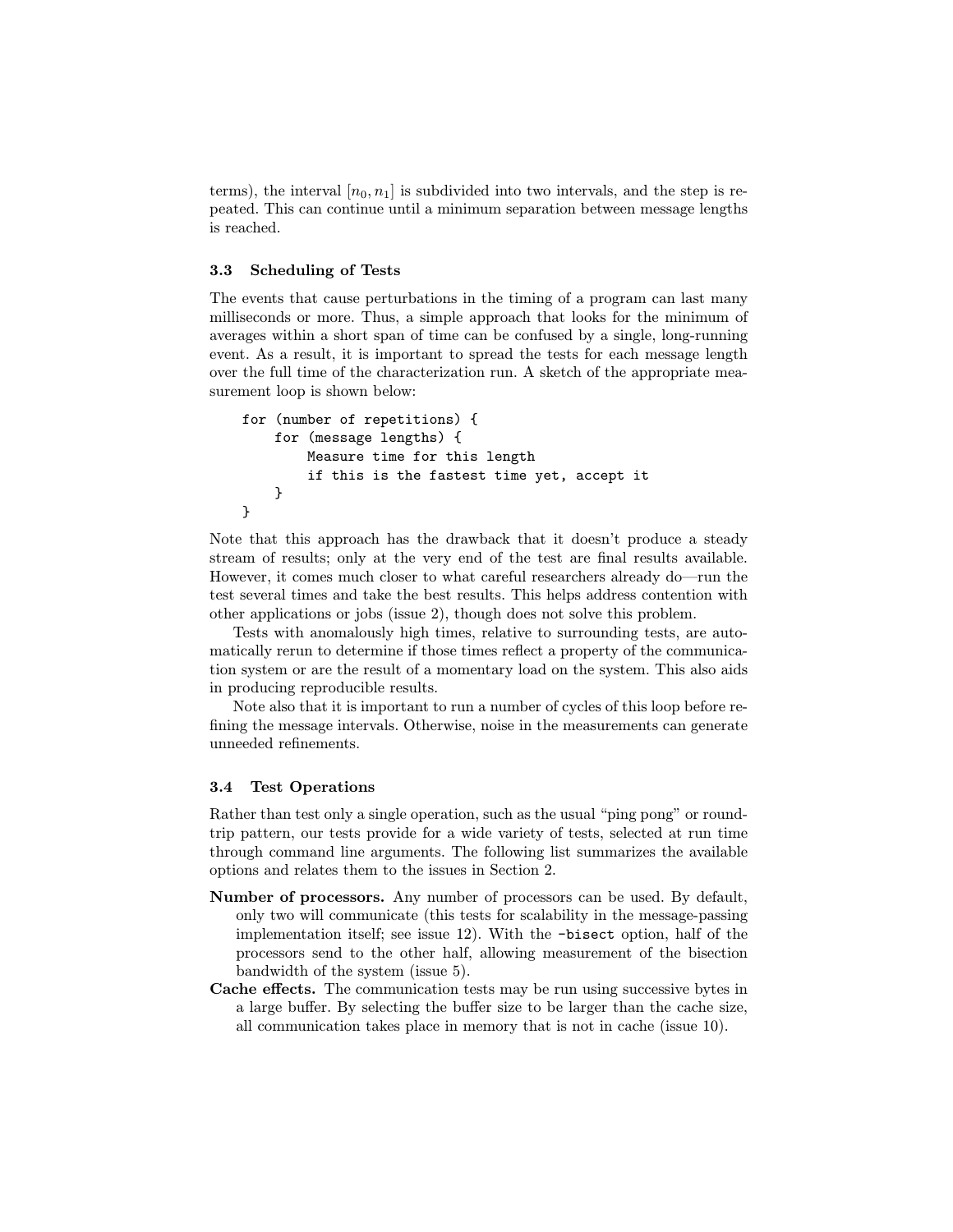- Communication Patterns. A variety of communication patterns can be specified for the bisection case, addressing issue 13. In addition, both "ping pong" and head-to-head communication is available when testing two communicating processes. More are needed, in particular to make it easier to simulate an application's communication pattern (issue 11).
- Correctness. Correctness is tested by a separate program, stress. This program sends a variety of bit patterns in messages of various sizes, and checks each bit in the receive message. Running this test, along with the performance characterization tests for large message sizes, addresses issue 8.
- Communication and computation overlap. A simple test using a fixed message length and a variable amount of computation provides a simple measurement of communication/computation overlap, addressing issue 4.
- Nonblocking Communication. Nonblocking communication is important; in many applications, using nonblocking communication routines is the easiest way to ensure correctness by avoiding problems related to finite buffering. The performance of nonblocking routines can be different from the that of the blocking routines. Our tests include versions for nonblocking routines (issue 3).

# 4 Examples

This section shows the capabilities of the mpptest characterization program in the context of specific examples.

Discontinuous Behavior The need for adaptive message length choice can be seen in Figure 1(a). This illustrates why the simple latency and bandwidth model is inappropriate as a measure of performance of a system.

We see the stair-steps illustrating message packet sizes (128 bytes). We also see the characteristic change in protocol for longer messages. Here it looks like the protocol changes at 1024 bytes, and that it is too late. The implementation is not making an optimal decision for the message length at which to switch methods; slightly better performance could be achieved in the range of 768 to 1024 bytes by using the same method used for longer messages.

Figures 1(c) shows the behavior for nonblocking sends instead of blocking sends. Note the small but measurable overhead compared with Figure  $1(a)$ .

Cache Performance Effects Performance tests often use the same, relatively small, data arrays as the source and destination of messages. In many applications, data is moved from main memory, not from cache. Figure 1(b) shows an example where the performance with data in cache is better than when the data is not in cache, both in absolute terms and in the trend (lower slope for in-cache data).

Variation in Performance In an application, the minimum times for an operation may not be as important as the average or maximum times. Figure  $1(d)$  shows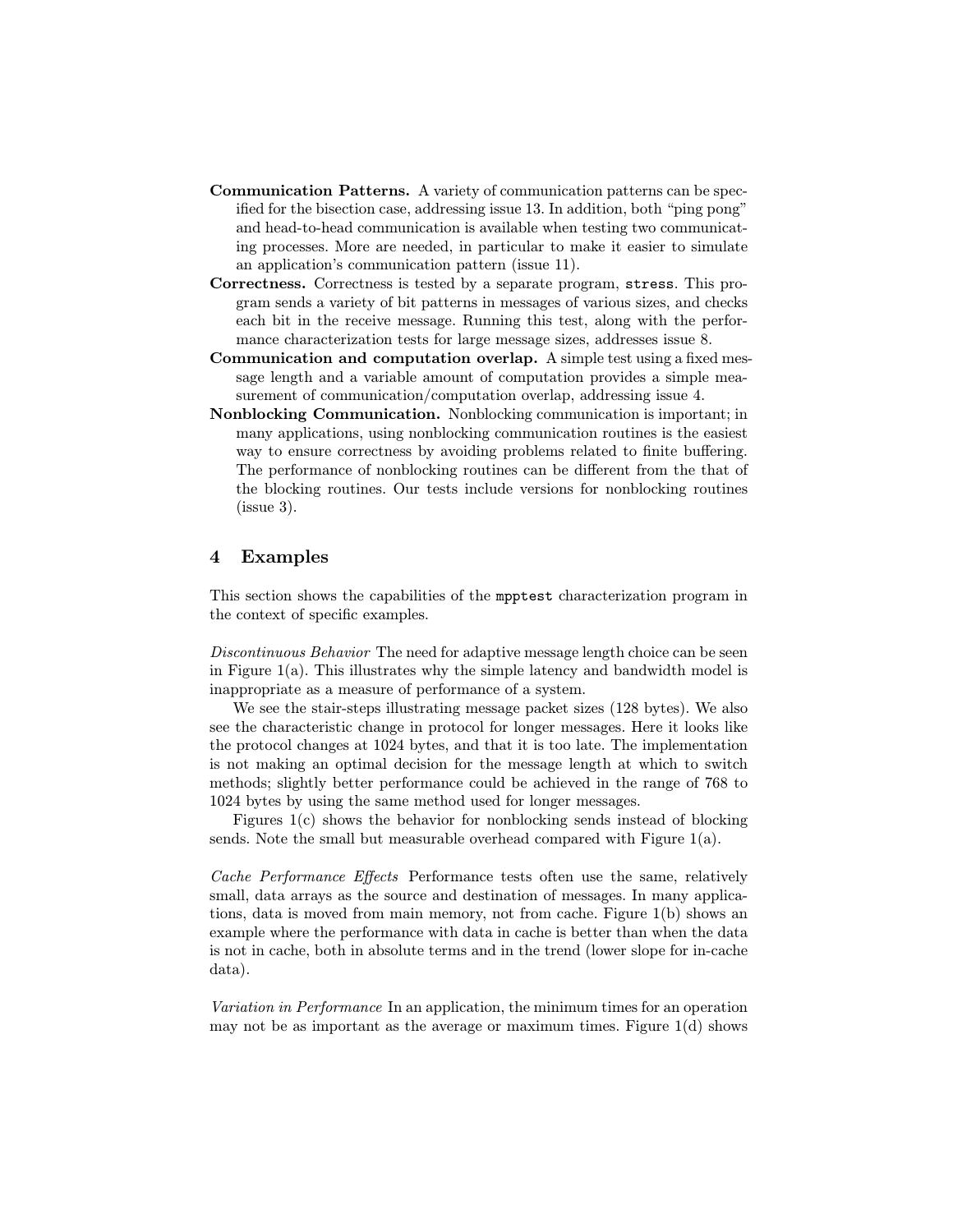

Fig. 1. Example results generated by mpptest on several platforms. Graph (a) shows an example of discontinuous performance identified by mpptest. Note the sharp drop in latency for zero bytes, the significant steps up to 1024 bytes, and the lower slope beyond 1024 bytes. Graph (b) shows an example of the change in performance between data in cache (dashed line) and not in cache (solid line). Graph (c) shows the extra cost of using nonblocking sends. Graph (d) gives an example of the variation in performance even on a system communicating with shared-memory hardware (see text for details).